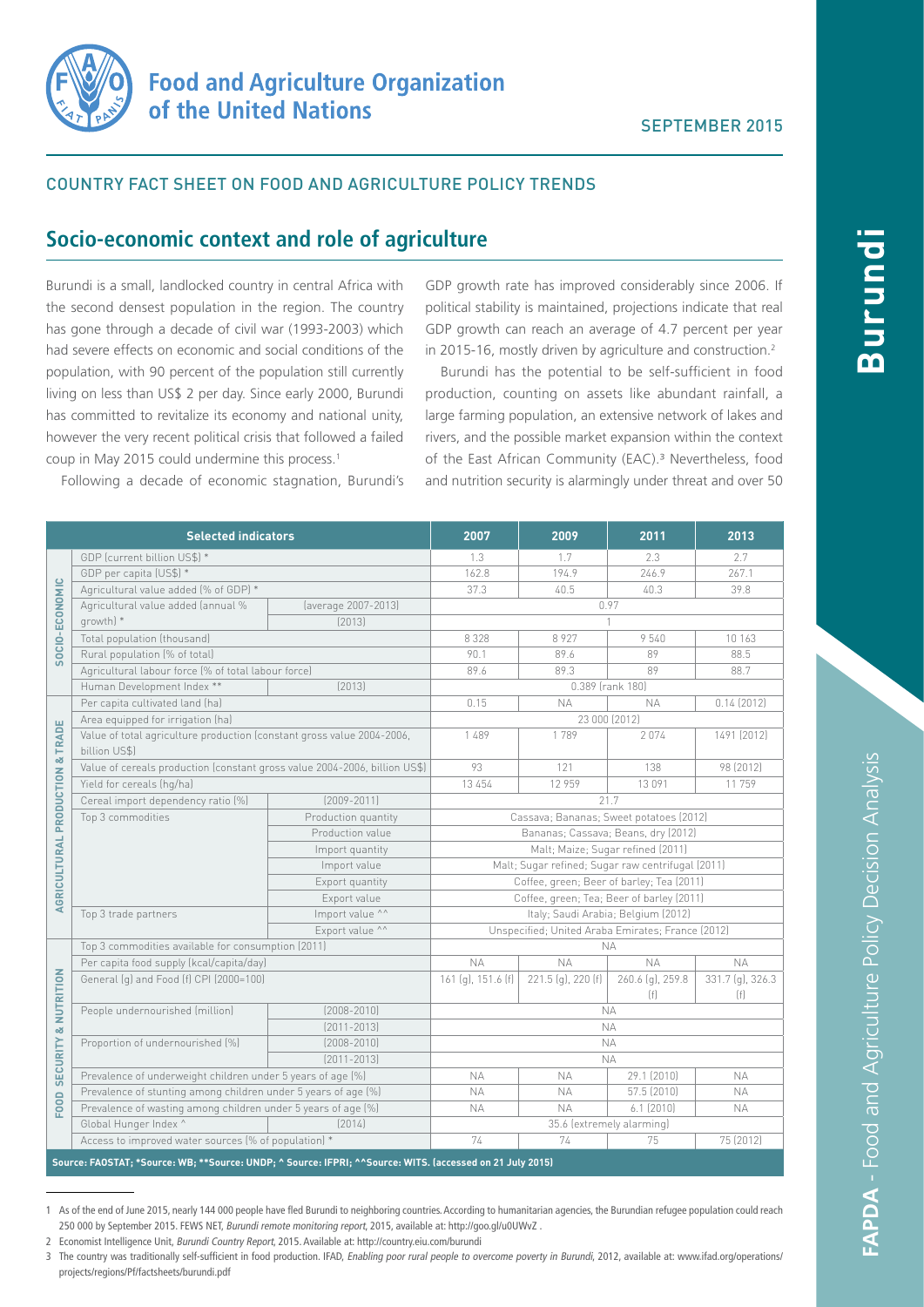percent of children are chronically malnourished. According to the Global Hunger Index, in 2014 the country had the highest level of hunger out of 76 countries worldwide.<sup>4</sup>

Burundi's economy is dominated by subsistence agriculture (90 percent of total population). The main staple crops grown are banana, cassava, sweet potato and beans. Coffee is the main export, accounting for more than 60 percent of export revenues, but national production is in decline since ageing coffee orchards

# **1. Government objectives in agriculture, food and nutrition security**

"**Vision Burundi 2025**", approved in 2011, is the government long-term framework for the country's comprehensive economic and social development. The Vision foresees the installation of good governance, the development of a strong and competitive economy, and the improvement of living conditions of Burundian people. It is based on eight inter-connected pillars: good governance and capacity-building of the state; human capital; economic growth and the fight against poverty; regional integration; demographics; social cohesion; regional planning and urbanization; and partnership.<sup>5</sup>

In 2012, the Government launched its second **Growth and Poverty Reduction Strategy Paper (***Cadre Stratégique de Croissance et de Lutte Contre la Pauvreté - CSLP II***)**, as a continuation of the first CSLP of 2006, which places the challenges of growth and job creation at the centre of governmental programmes. With regards to the agriculture sector, the objective is to reduce its vulnerability to shocks and to boost its profitability. Agriculture development priorities include improving access to inputs, restoring forest cover, rebuilding livestock herds, introducing drought-tolerant crop varieties and supporting agricultural research and extension activities. The document also highlights the importance of improving roads, providing market intelligence, creating strong national cooperatives, and diversifying production by growing new export crops such as fruits and vegetables.<sup>6</sup>

produce only every two years. Other cash crops include tea, cotton, and sugar.

Compared to the pre-war period, average per capita agricultural production has more than halved, being among the lowest in the EAC region. Land fragmentation, declining yields, falling soil fertility, and low level of input utilization and of technical knowledge are major issues contributing to this decline.

On January 2009, the government launched the *Programme National de Sécurité Alimentaire* **(PNSA 2009-2015)** in order to address increasing food insecurity and promote better coordination among different public actors (such as the Ministry of Agriculture, the Ministry of Finance, the Ministry of Environment, etc.). The programme aims to restore food self-sufficiency and reduce vulnerability in the country, with the target of reducing hunger and malnutrition by at least 50 percent by 2015, especially among rural and peri-urban households.7

In April 2011, the government adopted a **National Policy of Social Welfare** (*Politique Nationale de Protection Sociale*) that seeks to gradually extend sufficient social welfare in health, education, water and sanitation to the entire population. The main interventions foreseen in the plan are the strengthening of non-contributory key programmes such as cash transfers and high labour intensive public works, and building capacity and systems for the effective implementation of all the programmes with better coordination.

 The "*Stratégie Agricole Nationale*" 2008-2015 and the "*Plan National d'Investissement Agricole*" (PNIA) 2012-2017 constitute the references for strategic prioritization and investment planning in the agricultural sector. Their end goal is to enable the transformation from subsistence farming to commercial agriculture through structural changes and the promotion of high technical qualifications among all farmers.

# **2. Trends in key policy decisions (2007 to 2014)**

# **2.1 Producer-oriented policy decisions**

With an economy dependent on agriculture, investment in the sector is crucial. The government has made agriculture a priority, committing to increase spending on agriculture to at least 10 percent of the national budget as per the Maputo Declaration.<sup>8</sup> Spending in the sector has increased, however low rates of productivity persist. The main policy trends in the field of agricultural production in the country are as follows.

### **State involvement in domestic market decreasing recently**

Notwithstanding a process of liberalization partly implemented since the beginning of the 1990s, State involvement in the market remains significant. Semi-public enterprises and entities

5 UNDP, Vision Burundi 2015, 2011, available at: www.undp.org/content/dam/burundi/docs/publications/UNDP-bi-vision-burundi-2025\_complete\_EN.pdf

<sup>4</sup> IFPRI, Global Hunger Index, 2014, available at: http://ebrary.ifpri.org/utils/getfile/collection/p15738coll2/id/128360/filename/128571.pdf

<sup>6</sup> Cadre Stratégique de Croissance et de Lutte Contre la Pauvreté (CSLP II), available at: www.burundiconference.gov.bi/IMG/pdf/CSLP2\_fr\_web.pdf

<sup>7</sup> Programme National de Sécurité Alimentaire (PNSA 2009-2015), available at : http://coin.fao.org/coin-static/cms/media/10/13231815575630/pnsa-complet-\_definitif.pdf

<sup>8</sup> Plan National d'Investissment Agricole (PNIA) 2012-2017. Available at: www.gafspfund.org/sites/gafspfund.org/files/Documents/Annex%203-Investment%20Plan%20PNIA%20final%20 -%20French.pdf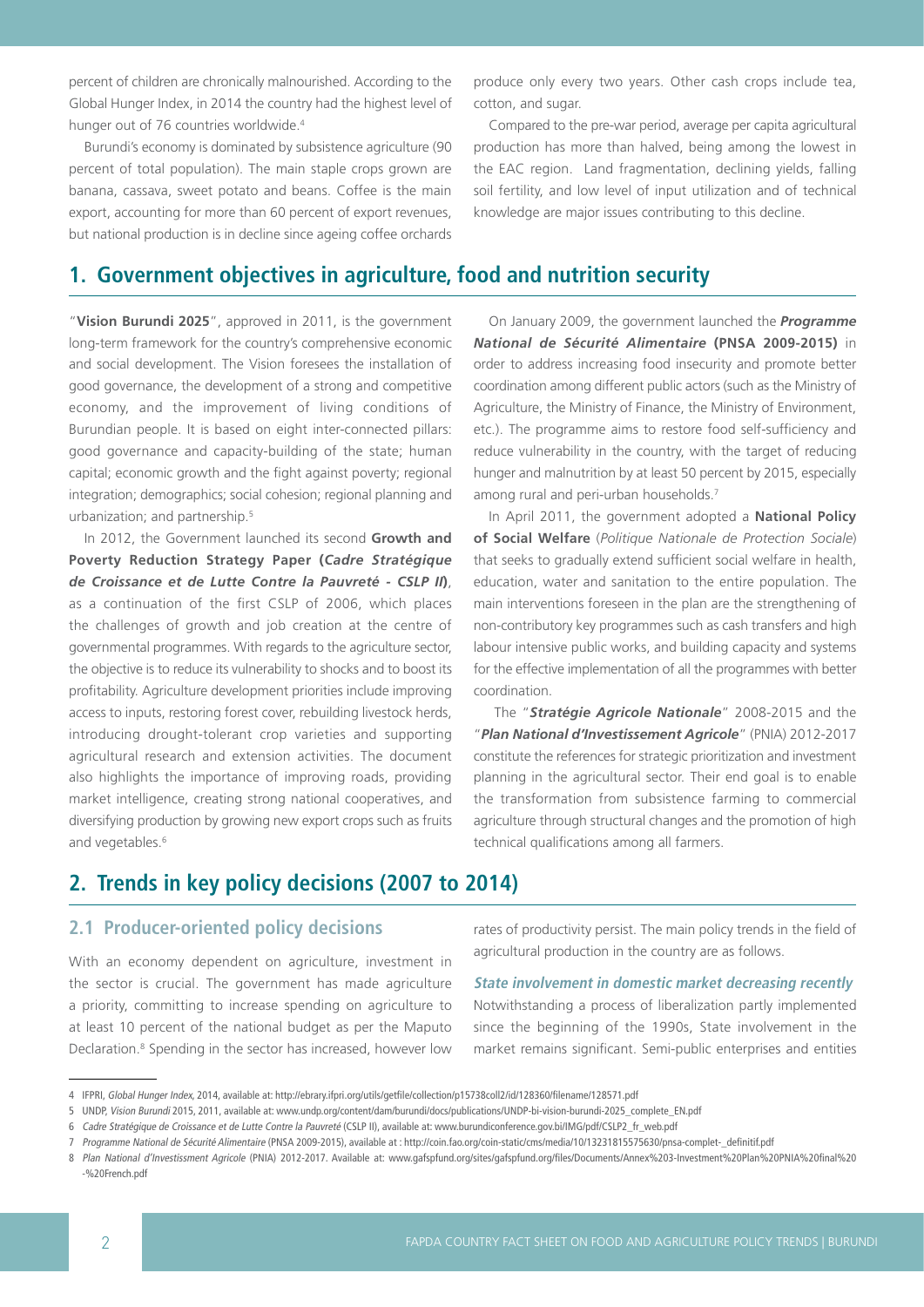@FAO/Giulio Napolitano ©FAO/Giulio Napolitano

are present in most branches of commercial agriculture with a dominant position in processing and marketing activities, particularly through the fixing of producer prices for coffee, tea, and cotton, among others. The *Office du Thé du Burundi* (OTB), Sociétés de Gestion des Stations de Lavage du Café (SOGESTAL)<sup>9</sup>, and *Compagnie de Gérance du Coton* (COGERCO) are examples of these semi-public entreprises. These interventions have led to market inefficiencies, as the presence of numerous intermediaries inflates post-production prices above international market prices, while farmers still receive low prices for their products and are excluded from the decision process.<sup>10</sup> Timid reforms have been implemented recently under guidance from the World Bank, allowing the partial entrance of private operators in value chains, for coffee in particular.<sup>11</sup>

### **Introduction of input subsidy programme**

In 2012, the Government launched the National Fertilizer Subsidy Programme (*Programme National de Subvention des Engrais au Burundi* -PNSEB), with the aim to increase agricultural productivity through greater input utilization in the country. The programme benefits from financial aid from the cooperation agencies from Germany, the Netherlands, Belgium and Japan, as well as from the World Bank.12 A total of US\$ 5.7 million expenditure was foreseen in the 2014 budget law for subsidizing the purchase of 18 500 tonnes of fertilizers for 300 000 farmers of all crops (farmers paying about 10 percent of the fertilizer market price). The target is to benefit 600 000 households annually, with up to 60 000 tons of fertilizers supplied. Before the institution of the PNSEB, input distributions were implemented in the country on an ad hoc and non-systematic basis. However, it appears that more robust impact assessments are needed to evaluate the effectiveness of the programme.

## **Budget increases in support to agriculture and livestock**

According to official data, Burundi is among the countries which reached the target set by the Maputo Declaration to allocate at least 10 percent of national budget to agriculture. During the review period, the level of budget support to agriculture and livestock was maintained high, from 11 percent in 2009 to 11.3 percent for fiscal year 2015.13 According to other



Burundi cultivated land. The country has the potential to be self-sufficient in food production, counting on assets like abundant rainfall and a large farming population, among others. Nevertheless, land fragmentation, declining yields and falling soil fertility are among the major issues contributing to agricultural productivity's decline.

analyses, however, national budget dedicated to agriculture and livestock sector has been significantly lower: the World Bank Public Expenditure review of 2013 attests a level of agricultural expenditure averaging 4.5 percent from 2009 to 2013.14

# **2.2 Consumer-oriented policy decisions**

The population is still suffering from the consequences of the long period of conflict (1993-2003). The healthcare system was almost entirely destroyed during the war, while disability, death from malaria, HIV/AIDS and other diseases increased. Notwithstanding timid improvements, the level of food vulnerability remains extremely high, with more than 60 percent of the population being at risk of food insecurity, particularly in the eastern and northern regions.15

### **Attempts to launch a national school feeding programme**

No governmental school feeding programme is in place in the country, and only some donors or NGO's projects are implemented in specific areas (the most important being the WFP School Feeding Programme, which, as of 2013, covered 10 percent of school-attending children in primary school)<sup>16</sup>, constituting a major policy gap. The government recently showed interest in developing and implementing a home-grown school feeding programme, and asked for technical and financial support from main donors and partners in early 2015.17

<sup>9</sup> After the reforms, SOGESTAL is now one player among several others in the Burundi coffee value chain, and the Office du Café du Burundi (OCIBU) has been dismantled in 2010. Information on SOGESTAL available at: www.biodiv.be/burundi/implementation/programmes-thematiques/biodiversite-agricole-1/institutions-agricoles-au-burundi/institutions-etatiques/societe-de-gestiondes-stations-de-lavage-sogestal

<sup>10</sup> WTO, East African Community (EAC) Trade Policy Review: Burundi, 2012, available at: www.wto.org/english/tratop\_e/tpr\_e/tp371\_e.htm

<sup>11</sup> The government began to liberalize and privatize the coffee sector and sold 13 coffee washing stations to a reputable international investor; more recently, 28 additional coffee washing stations (out of the 104 stations remaining to be privatized) were sold mostly to local investors. World Bank, Republic of Burundi Public Expenditure Review - Policy Note Series, 2012, available at: http://goo.gl/Rxscjz

<sup>12</sup> www.vicepresidence2.gov.bi/spip.php?article138

<sup>13</sup> Data from national Budget Laws.

<sup>14</sup> World Bank, Burundi Public Expenditure Review, 2013. Available at: http://www-wds.worldbank.org/external/default/WDSContentServer/WDSP/IB/2014/12/23/000333037\_2014122323134 3/Rendered/PDF/ACS53930REVISE0ISH0VERSION012032013.pdf

<sup>15</sup> IFAD, 2012, Ibidem.

<sup>16</sup> WFP, State of school feeding worldwide, 2013. Available at: http://documents.wfp.org/stellent/groups/public/documents/communications/wfp257481.pdf

<sup>17</sup> www.vicepresidence2.gov.bi/spip.php?article386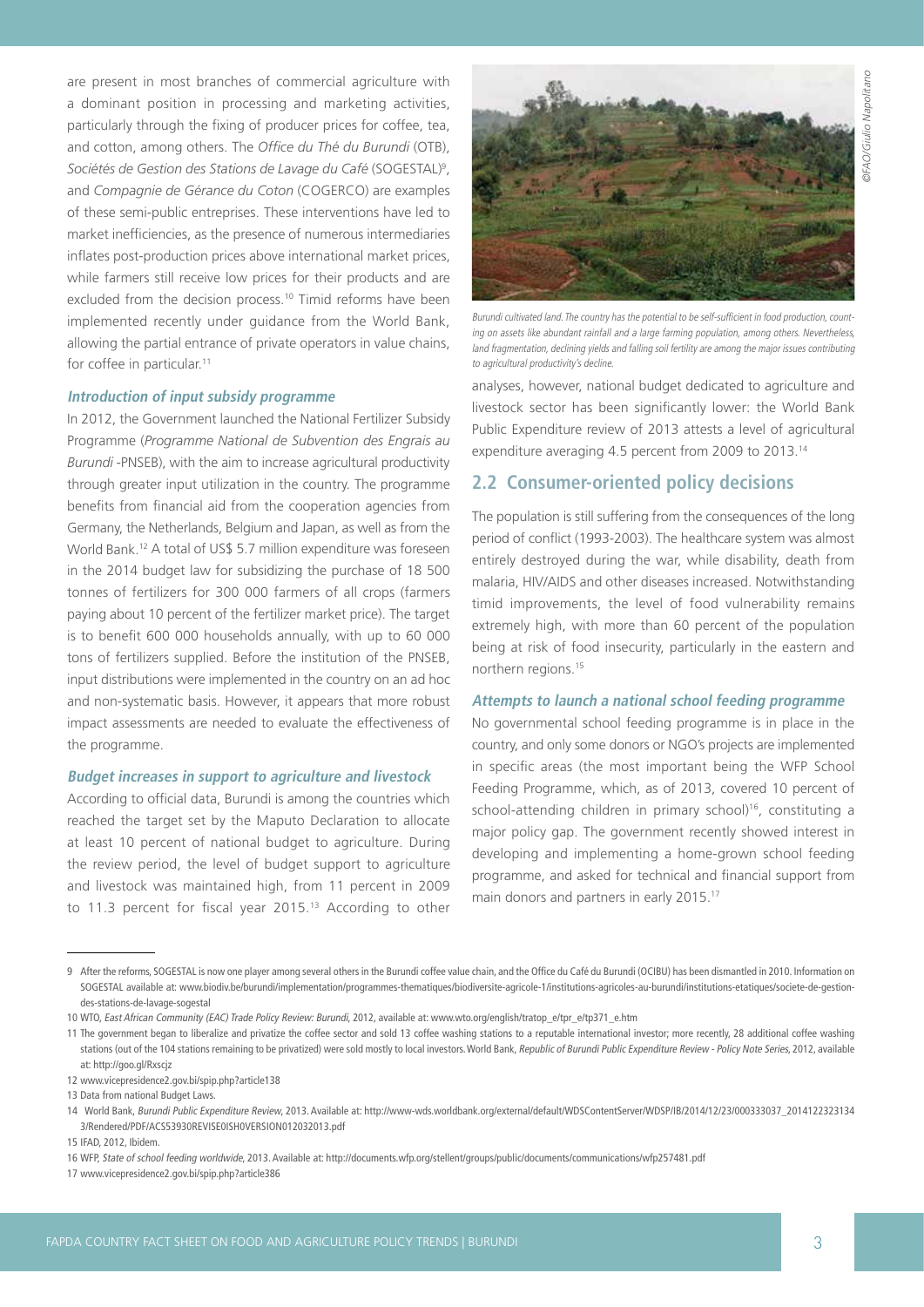### **Commitment to scale up nutrition**

On February 2013, Burundi joined the Scaling Up Nutrition (SUN) Movement committing to tackle the alarming levels of malnutrition in the country.18 Subsequently, the Multi-sectoral Food and Nutritional Security Platform (PMSAN) was established with the intent of promoting commitment and accountability among all national stakeholders (including public and private sector and the international community). Information on governmental nutrition-specific programmes is lacking. Notwithstanding recent political commitment, infant feeding practices are still poor in the country, undernutrition and health diseases continue to be high, and access to nutrition remains limited.<sup>19</sup>

### **Adjustment of taxes**

As a response to the food price crisis of 2007/08, the government temporarily removed taxes on fuel for transport of goods with the objective to contain soaring food prices and revitalize the agricultural sector. In July 2009, such taxes were reinstated, along with the creation of the *Office Burundais des Recettes* - OBR20 and subsequent introduction of VAT for a wide range of goods and products including energy, water and food. VAT on food products was then temporarily removed in May 2012 for a period of six months, and taxes on fuel were reduced in October 2012. Lastly, in August 2014, the government issued an amended Budget Law N° 1/23 which increased both income and indirect taxes, as well as repealed tax exemptions and tax credits.

# **2.3 Trade- and market-oriented policy decisions**

Government has implemented a relatively open trade policy during the reference period, in line with principles of trade liberalization, greater private sector involvement, and regional and

# **3. Emerging issues and challenges**

global economic integration foreseen in the CSLP II, with some exceptions as mentioned below.

## **Regional trade agreements are in place but bottlenecks persist**

Being a landlocked country, regional trade and integration is essential for ensuring access to affordable and timely-available food. Burundi is thus part of an articulated system of regional agreements aimed, among others, at fostering trade within members. The country acceded to the East African Community (EAC) in July 2007 and to EAC Customs Union in 2009. As a result, the government reduced tariffs on wheat flour imported from the EAC from 60 to 35 percent in July 2010. Burundi also belongs to the Common Market for Eastern and Southern Africa (COMESA), to the Economic Community of Central African States (ECCAS), and the Economic Community of the Great Lakes Countries (ECGLC). Nevertheless, several non-tariff barriers (NTBs) are still in place in the country. Burundi could position itself as a trans-shipment hub for the region, however NTBs remain a serious obstacle, especially regarding customs and administrative procedures, the length of clearance formalities and the large number of institutions involved in control operations at the port of Bujumbura.<sup>21</sup>

#### **Tariffs temporarily lifted in order to curb prices**

From February to December 2008, the government lifted tariffs on selected staples (i.e. groundnuts, cassava flour, fruits and vegetables, fish, potatoes, fresh meat, maize, maize flour, beans and peas, fresh or dried cassava, sweet potato, onion and banana) in order to smooth soaring food prices. From May to December 2012, staple food imported form EAC countries was temporarily zero-rated in order to curb high food prices as well.

As mentioned, the government has implemented a number of reforms during the review period, with a view to open the market and reduce the fiscal deficit. The sustainable and effective implementation of such reforms remains a major challenge for Burundi, whose institutional and human resource capacities are still limited. If not adequately addressed, these limitations could undermine the entire reform process.

### **Rural credit and extension services need to be improved**

Major constraints to smallholder farm production in the country include inadequate extension and research services, as well as poor access to credit.<sup>22</sup> Low credit dedicated to agriculture is a mayor bottleneck for development: the government budget has not financed agricultural credit for several years while commercial banks' lending to agriculture is extremely low, only around 1 percent of total lending. In this regard, the government has recently approved a fund for agricultural micro-credit with an initial Burundian Franc (BIF) 2 billion, for providing loan guarantees. Regarding agricultural research and extension services, although such activities are financed by the government (8.6 and 7.6 percent of government agricultural budget in 2011 respectively), they are generally of poor quality.<sup>23</sup> Furthermore, there are few

<sup>18</sup> REACH, Commitment by Burundi to improve nutrition governance, 2013, available at: www.reachpartnership.org/documents/312104/4e332927-577b-410a-9fa3-83c568820a60

<sup>19</sup> World Bank, Nutrition at a glance – Burundi, 2010. Available at: http://siteresources.worldbank.org/NUTRITION/Resources/281846-1271963823772/Burundi.pdf

<sup>20</sup> OBR was created in July 2009 with the stated objective to overcome the weaknesses of the old tax administration, to provide the state with more revenue, and to harmonize the Burundian tax administration with EAC tax structures. This new tax authority replaced the former Departments of Taxes, Customs and Administrative Revenue and Portfolio capped by the General Directorate of Revenue into one single entity.

<sup>21</sup> World Bank, 2012, Ibidem.

<sup>22</sup> Africa-Adapt, Improving African agriculture spending, 2013, available at: www.africa-adapt.net/media/resources/872/improving-african-agriculture-spending.pdf

<sup>23</sup> Ibidem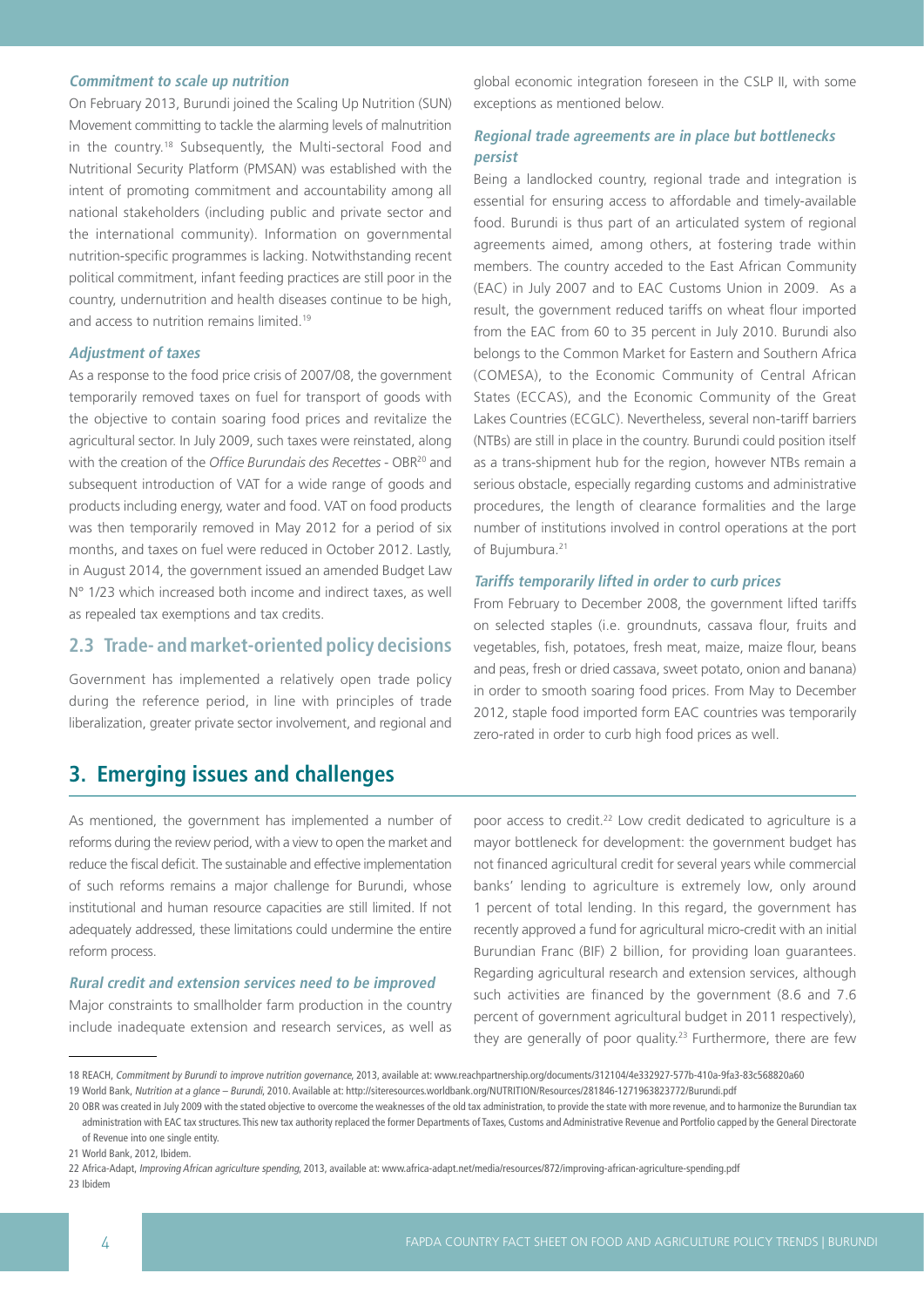linkages between research services and extension, preventing farmers from getting the latest outcomes of research.

## **Land management issues**

More than 300 000 displaced people have returned to their original villages in Burundi since 2002. Issues of land ownership and lack of land complicate their reinsertion into the economy. Soil fertility is declining because land is over-exploited, and marginal lands are being used without leaving fields fallow. In addition, farm sizes are shrinking, forcing people to clear forested land and drain wetlands (forest cover declined from 8.2 percent cover in 1992 to 6.3 percent in 2006).

In 2011 a new Code of Land Tenure<sup>24</sup> replaced the previous one in place since 1986. The Government has reviewed the code to facilitate its application and help revitalize the agricultural sector through the consolidation of agricultural holdings and the establishment of a genuine land market through greater respect for tenure rights, in order to encourage rural lending. According to other sources, a vast land reform should be encouraged instead of a simple revision of the Land Tenure Code, in order to grant a more equal access to land which is still lacking in the country.25

## **Efforts to improve regional infrastructure need to be stepped up**

 Transport and marketing infrastructure is inadequate in the country: roads are in poor condition and links to neighbouring countries and international markets are still underdeveloped. Budget allocated by the government to public works between 2009 and 2013 averaged 2.6 percent of total budget, further decreasing in 2012 and 2013.26 Poor rural infrastructure is among the main causes of low agricultural productivity in the country, and prevents improvements in agriculture-related-value chains, among others.27 Burundi has recently joined a multi-national railway project together with Rwanda and Tanzania, within EAC regional integration process. The new railway network will connect Isaka in Tanzania to Kigali in Rwanda, and Keza and Gitega in Tanzania to Musongati in Burundi. The three governments will collectively fund the development of the new regional railway line and its link to the Central Corridor Railway network that connects to the Port of Dar es Salaam.



Daily life in the Villages Ruraux Integrées (VRI). The houses seen in the background were built by the government to house the internally displaced persons returning to Burundi.

<sup>24</sup> Law n. 1/13 of 9 August 2011.

<sup>25</sup> International Crisis Group, Les terres de la discorde: la réforme foncière au Burundi, 2014. Available at : www.crisisgroup.org/~/media/Files/africa/central-africa/burundi/213-les-terres-de-ladiscorde-i-la-reforme-fonciere-au-burundi.pdf

<sup>26</sup> WB, 2013. Ibidem.

<sup>27</sup> According to the World Bank, improved infrastructure across the continent could increase economic growth by 2 percent a year.